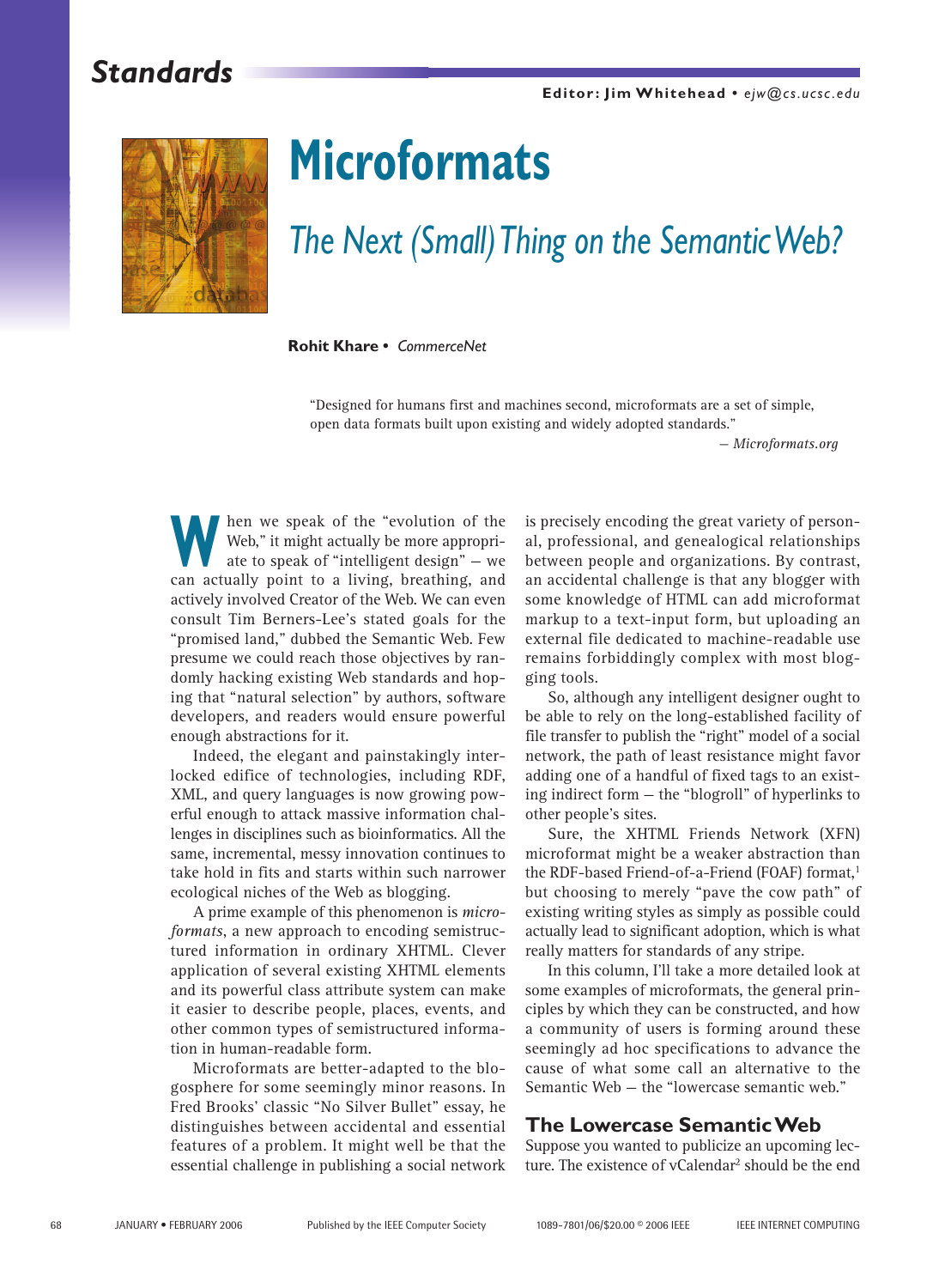of the debate on how to do so: it's a widely acclaimed international standard that thoroughly addresses such calendaring and scheduling concerns as time zones, recurrences, owners, and presenters. You'd simply link to a **myEvent.vcs** file that looked something like this example from Ryan King's primer on the topic<sup>3</sup>:

**BEGIN:VCALENDAR**

**BEGIN:VEVENT**

**SUMMARY:**Microformats: What the Hell Are They \ and Why Should I Care? **DTSTART:**20050926T000000Z **LOCATION:**Balder Room **DTEND:**20050926T010000Z **DESCRIPTION:**Ryan King will explain why microformats are important and how you can mark up specific

kinds of content in ways that make it easier for the right people to find your stuff. **END:VEVENT END:VCALENDAR**

Given that this doesn't look very humanreadable, you'd assume it was well-suited to machine-readability. Given that today's machines prefer angle brackets to colon-delimited headervalue pairs, however, RDF Calendar<sup>4</sup> is a "better" alternative for use with the Semantic Web. For example, Masahide Kanzaki's RDFical-a-matic tool (www.kanzaki.com/docs/sw/rdfical-a-matic.html) would generate the following output for the same event listing:

```
<rdf:RDF 
xmlns:rdf='http://www.w3.org/
1999/02/22-rdf-syntax-ns#'
xmlns='http://www.w3.org/2002/
12/cal/ical#'>
<Vcalendar>
 <prodid>-//kanzaki.com//RDFCal 1.0//EN 
 </prodid>
 <version>2.0</version>
  <method>PUBLISH</method>
 <component>
  <Vevent>
   <dtstart rdf:parseType='Resource'>
    <dateTime>2005-09-26T00:00:00Z
    </dateTime>
   </dtstart>
   <dtend rdf:parseType='Resource'>
    <dateTime>2005-09-26T01:00:00Z
    </dateTime>
   </dtend>
```
**<summary>**Microformats: What the Hell Are They and Why Should I Care?</summary>

**<description>**Ryan King will explain why microformats are important and how you can mark up specific kinds of content in ways that make it easier for the right people to find your stuff.**</description>**

```
<location>Balder Room</location>
   <dtstamp>20051012T061505Z</dtstamp>
   <uid>1129097705622@kanzaki.com</uid>
  </Vevent>
 </component>
</Vcalendar>
</rdf:RDF>
```
Both of these alternatives must be stored as external resources and hyperlinked into the original Web page from HTML anchor text such as:

```
<a href="/myEvent.vcs">
```
**<b>**Microformats: What the Hell Are They and Why Should I Care?**</b>**

**<p>**Ryan King will explain why microformats are important and how you can mark up specific kinds of content in ways that make it easier for the right people to find your stuff.**</p>**

**<small>**September 25th, 2005, 5-6PM in the **<i>***Balder Room***</i></small>**

**</a>**

In modern usage, of course, this HTML is an abomination of inline formatting. Applying Cascading Stylesheets (CSS) is simpler, more flexible, and more accessible than relying on such relics of the "browser wars" as  $\langle \text{small} \rangle$ . You could use an external stylesheet like the following to define each string's look and feel:

```
<div class="vcalendar vevent">
 <span class="summary">Microformats: What the
Hell Are They and Why Should I Care?</span>
 <p class="description">Ryan King will explain
why microformats are important and how you can mark
up specific kinds of content in ways that make it easier
for the right people to find your stuff.</p>
 <abbr class="dtstart" title=
"20050926T050000-0700">September 25th, 2005, 5
</abbr>— <abbr class="dtend" title=
"20050926T060000-0700">6PM</abbr> in the
<span class="location">Balder Room</span>
</div>
```
The payoff for choosing the class names I used in this example (shown in blue) is that they elimi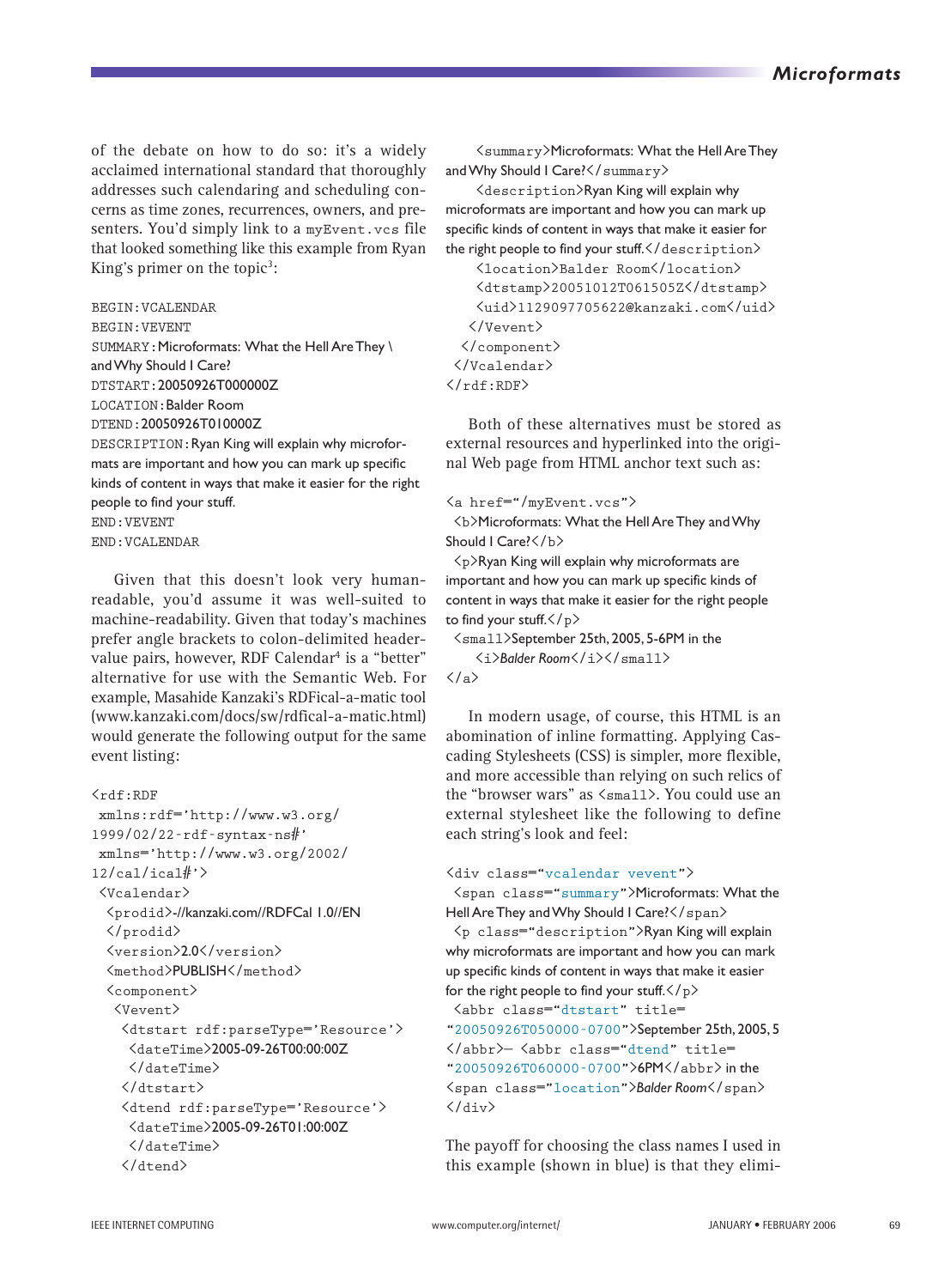nate the need for linking to an external representation in the first place. The inline style information is as sufficient as the other formats for encoding the same information — especially when combined with some of the lesser-used corners of the XHTML specification to "abbreviate" the machine-readable ISO-8601 timestamps<sup>5</sup> with human-readable phrases.

## **Unlocking XHTML's Power**

"But a Web full of XML documents of arbitrary application — 'plain XML'? That future never happened."

*—David Janes (Blogmatrix.com)*

Despite this seemingly ad hoc process, there's actually a fairly principled transformation for encoding event metadata into XHTML. Let's look at how it works now, and return to the "why" in the next section.

When XML was new, CSS was scarce, and the browser wars raged, HTML was often cast as a hopeless muddle. The "Web of HTML" was poised to give way to a "Web of XML" in which each publisher used its own tags and presentation logic to empower a new generation of browsers. Today, users have access to fairly full-featured XML+XSL browsers on the desktop, but it's too late. Like Java, XML's niche turned out to be on the server side, out of sight.

In the meantime, HTML grew up and became a proper XML application, XHTML, offering all the rigor and modularization that an information architect could ask for. Similarly, CSS support in browsers, on PCs and handhelds, and in print matured to the point that authors and designers adopted it broadly. This was the key ecological change that triggered a resurgence of experimentation with "plain old" HTML.

If XML's essential strength — decentralized evolution of new tag sets — was also its essential weakness, then there's little to be gained by simply renaming the problem of Babel by encouraging random mutation of new CSS selector names (classes) instead. Technologically, XHTML class attributes do add a critical degree of freedom, insofar as they can accommodate multiple values in space-separated lists.

Socially, however, the key insight that the microformats community is taking advantage of is "appealing to authority" — stealing selector names outright from well-established standards rather than reinventing the wheel.

Rather than creating a new calendaring speci-

fication out of thin air, for example, the hCalendar microformat (www.microformats.org/wiki/ hcalendar) reuses the names, objects, properties, values, types, hierarchies, and constraints from IETF's iCalendar<sup>5</sup> (itself a pared-down profile of vCalendar). It doesn't even insist on a clever prefix: it still uses the **vevent** field because that's the case-insensitive transliteration of the label in the original specification.

In the same way, spaces become dashes and plurals are reduced to singular instances (for example, **categories** in iCalendar becomes **category** in hCalendar). The latter rule works by expanding lists of values into multiple sibling elements in the Document Object Model (DOM). Similarly, hierarchical containment relationships in the originals are represented by nesting the corresponding microformatted XHTML elements.

Finally, we can abbreviate particularly ugly data using the  $\langle$ abbr> construct. This is useful for dates, for example, not merely because the ISO-8601 format is longer than the original text, but also because the constraints of machine readability can appear inconsistent: a conference ending on the 7th must actually be marked up with a **dtend** field on the 8th because it's an exclusive range delimiter.

Each of these rules elaborates one basic theme: use the most semantically appropriate XHTML element in the first place. The preceding examples included **<div>**s and **<span>**s, but those are actually the last resort. Better choices are to use existing list, dictionary, link, or quote constructs.

#### **hCard How-To**

Continuing in a practical vein, let's deconstruct the hCard microformat (www.microformats.org/wiki/ hcard). Start with an IETF specification for using vCard in email.7 Applying the rule of using the most appropriate XHTML element, the **URL** data field becomes a class on an anchor (**<a class="url" href="...">...</a>**); **EMAIL** becomes a **mailto:** link; and **PHOTO** becomes a class on images.

Some data fields can occur more than once, or have further internal structure. Singular keys such as a formatted name (**fn**) are resolved by using only the first matching descendant element; given that a person can have multiples of things like telephone numbers, however, every instance of a descendant element with class **tel** should be preserved, each with its own additional flags such as **home, work, fax**, or **pref** ("preferred").

Finally, we must evaluate the results of apply-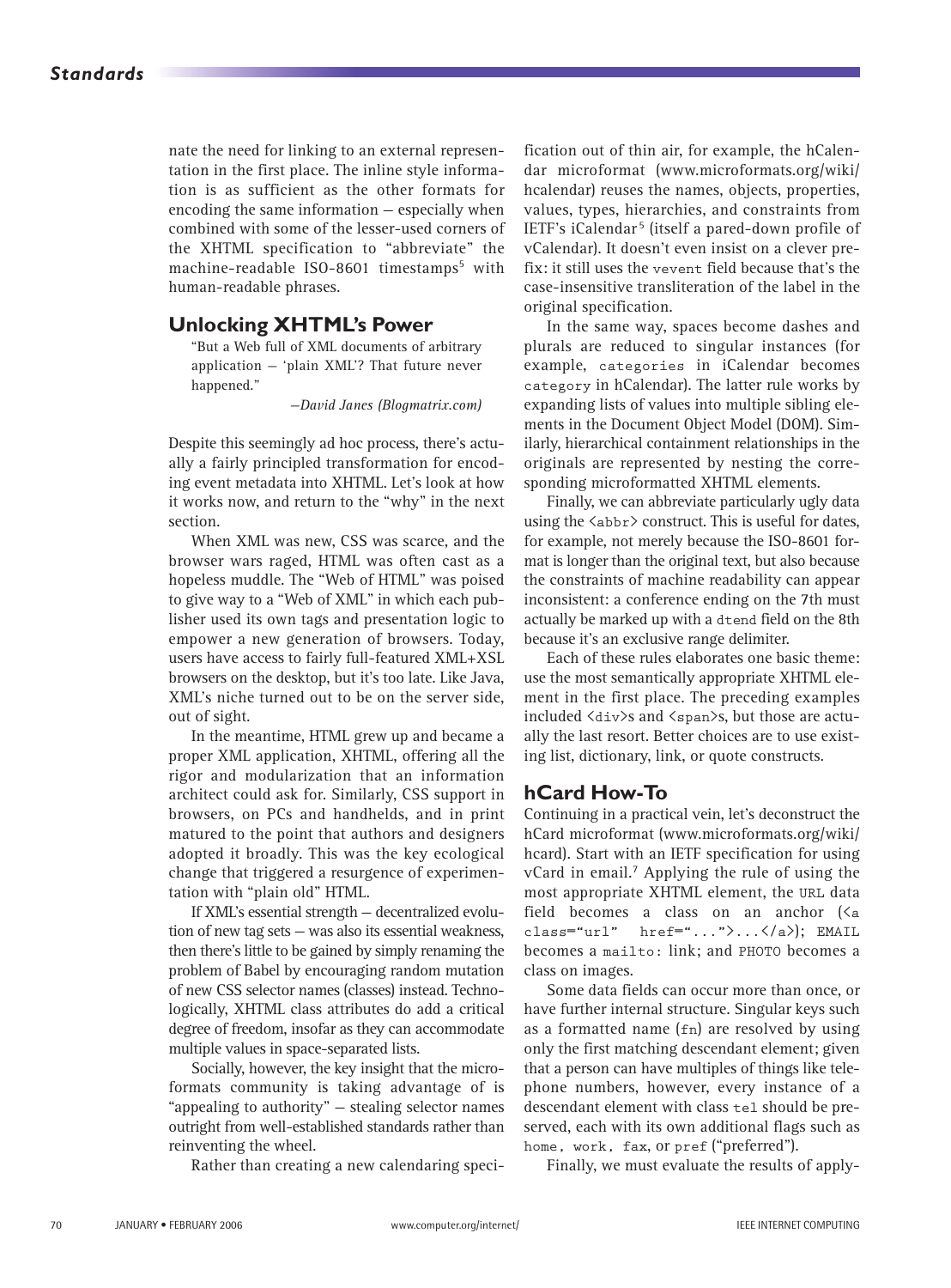ing these transliteration rules for how well they balance human- and machine-readability. For example, the information about whether a phone line supports faxing or goes to the person's residence should be kept visible. Putting it in a class attribute would hide it from the reader, so hCard adds an extra layer of indirection using the class **type**, with any of the vCard list of telephone types inserted as visible text instead.

The astute reader with an eye toward localization might note that this overloads the use of a previously machine-readable flag. The four-letter string "home" might also be meaningful in English, but we're still waiting for real-world experience with the complications of, say, German:  $\langle$ span class="type **home">Haupttelefon</span>**.

Mapping the **tel** field to separate attributes forces the introduction of a **value** class to delimit where the actual digits begin:

```
<span class="tel">
```

```
Our <span class="type">work</span> number:
  <span class="value">
  +1.415.555.WORK</span>
</span>
```
Breaking **tel** into a type and value keeps the qualifier **"work"** visible and separates it from the actual phone number.

Other elements once considered mandatory, such as **prodid**, **version**, and **source**, became less relevant and were dropped. Over time, hCard users also gained enough experience to suggest authorfriendly optimizations, such as using the words in a formatted name to derive the implied **given-name** and **family-name** of the corresponding compound name property, **n**; preferring **organization-name** when an **organizational-unit** isn't mentioned; and assuming that an hCard represents corporate contact information when **fn** and **org** both appear on the same element.

Overall, transforming an existing schema into a microformat is a relatively straightforward process. Once we can express it in HTML, it becomes easier to adopt for authors comfortable with HTML and, even more so with the advent of template-driven content-management systems such as blogging tools that natively support microformats. Transforming into XHTML also offers positive feedback in the form of easy-to-apply CSS stylesheets that make contact information more attractive.

The same ability to extract information from XHTML using class selectors has enabled a wide range of tools and utilities. The hCard Creator Javascript form (www.tantek.com/microformats/ hcard-creator.html) and a similar editor for hCalendar can even be inserted into existing editable text areas using a bookmarklet.) The X2V transformation service applies an Extensible Stylesheet Language Transformations (XSLT) template to export hCards and hCalendar entries found on a given Web page into an **.ics** file suitable for import into any standard address book application. Brian Suda currently operates this service on a voluntary basis (http://suda.co.uk/projects/X2V/), but Technorati will also soon be operating a largescale public transformation service using this technology (http://feeds.technorati.com/events/, followed by the URL of the page to analyze). Unfortunately, because the vCard legacy format predated the wide availability of unicode, the X2V script requires users to be aware of which international character set and encoding to use.

## **Overall, transforming an existing schema into a microformat is a relatively straightforward process.**

Even more exciting are applications that use Greasemonkey (www.diveintogreasemonkey.org) to find, edit, and share microformats found while surfing (see p. 3 for more on Greasemonkey). Socalled "user scripts," such as Mark Pilgrim's MagicLine (www.mozdev.org/pipermail/greasemonkey/ 2005-August/004738.html) and Monkey Do (www. mozdev.org/pipermail/greasemonkey/2005-August/ 005030.html), are already detecting, parsing, storing, sharing, and searching snippets of structured data captured from Web pages.

## **The h\* Effect**

Skeptics might well note that the examples I've presented so far are just two facets of the same specification. A cynic might go further and ask whether microformats are simply a matter of slapping an "h" in front of existing specifications: call it the "h\* effect."

Microformat advocates might celebrate such criticism because it underscores the philosophy of "reduce, reuse, and recycle" — shorthand for several design principles that contrast strongly with existing standards bodies and processes.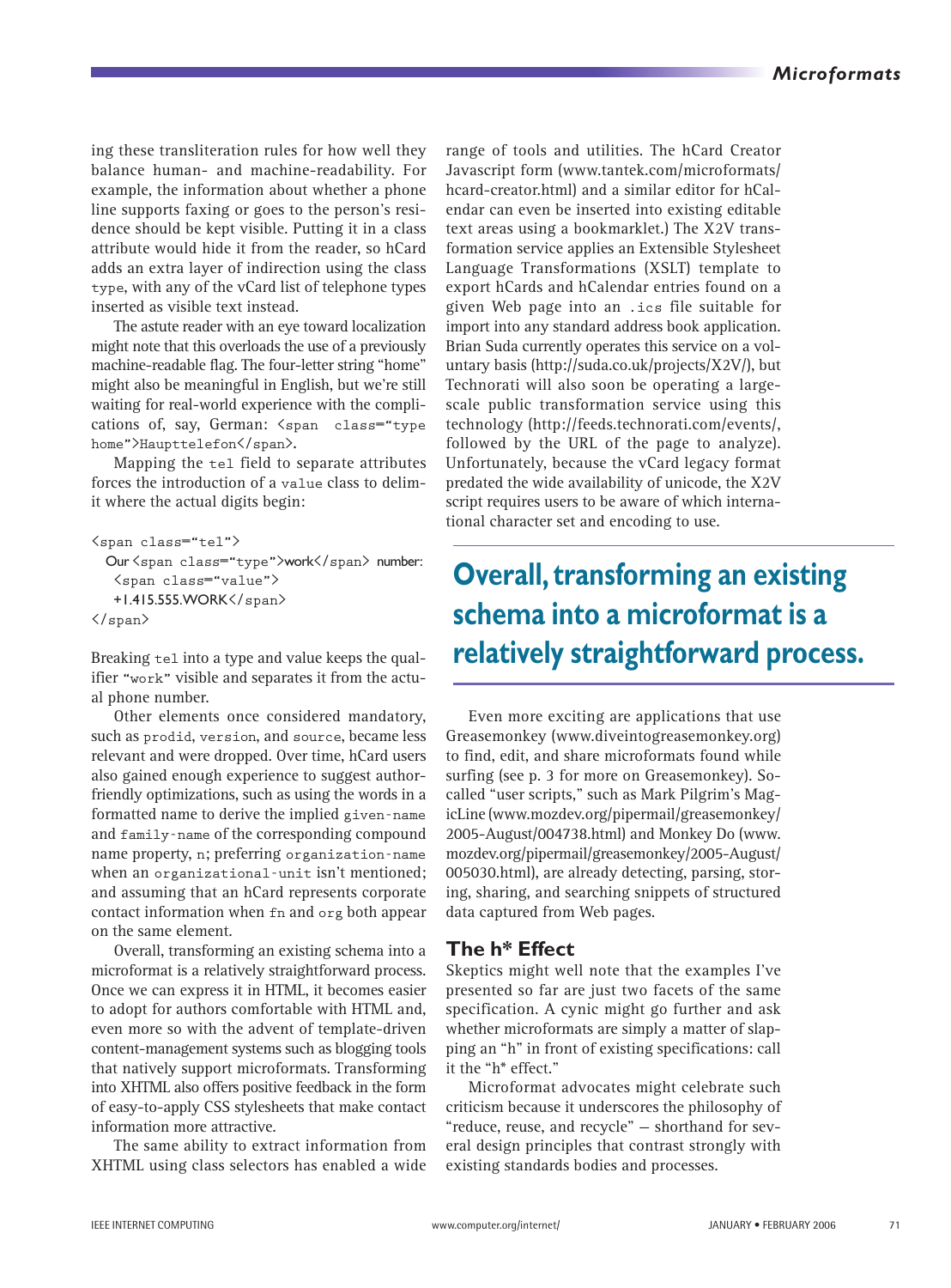#### *Standards*



*Figure 1. Microformat adoption rate. Data from Technorati and analysis by researchers at Carnegie Mellon University show that blog posters adopted the relTag microformat extremely rapidly.*

#### **Reduce**

The microformats community and process serves to focus attention on a specific problem ("How can we point to licensing terms for blog posts?") and favors the simplest solutions. This is so central to its culture that it is enshrined in an official manifesto of sorts on the microformats.org Web site.

#### **Reuse**

Never proceed from a priori reasoning alone; work from experience and favor examples of current practice. Always keep in mind Picasso's dictum, "lesser artists borrow; great artists steal." Avoid the "not invented here" syndrome and embrace existing, widely adopted schemas.

In fairness, XML advocates would readily salute the same flag. Creating a new documenttype definition (DTD) might be easy, but most would prefer to reuse existing standards. The key point of departure with the Semantic Web community is the (lowercase) semantic web community's rallying cry: "design for humans first, machines second."

#### **Recycle**

Make sure the results make it easy to decentralize innovation by encouraging modularity and the ability to embed. By ensuring that microformats are always valid XHTML, you can carry them in blog posts, Atom and RSS feeds, and anywhere else you can access the Web.

#### **Presentable and Parsable**

Sam Ruby's postulate states, "The accuracy of metadata is inversely proportional to the square of the distance between the data and the metadata" (www.intertwingly.net/slides/2004/devcon/68.html).

Combining this with the venerable maxim "out of sight, out of mind" explains why the microformats community insists on keeping semistructured information in-band and visible.

#### **Thinking about Linking**

"If one Web site links to another, the link doesn't carry any information about why the sites are linked. But what if it did?"

*—Tantek Çelik*<sup>8</sup>

The most successful microformat of all is *tagging*. The general idea of attaching short words to describe an item is ancient, but the recent "Web 2.0" enthusiasm for tags can be traced to the del.icio.us shared bookmarking service. Users started choosing tags that weren't just keywords but also labeled groups and roles ("to-read"). By *surfacing*, or displaying, items to which other users have applied the same tag, or by suggesting additional tags for a given item, tags power an exciting bottom-up process for collaboratively organizing information.

Another startup, Flickr.com, tagged photographs in the same way, to great effect. In retrospect, it seems inevitable that the approach would be applied to blogs, too. Technorati.com, which hosted the original developer's wiki for microformats, reported that it was tracking 20 million tagged posts within six months of the **relTag** microformat's introduction. Today, nearly a third of all blog entries include tags.<sup>9</sup>

Figure 1 is based on a frame from a short video generated by the Art and Computer Science research group at Carnegie Mellon University to visualize the dramatic adoption rate of relTag. (The 60-second video is well worth watching: www.ourmedia.org/node/37881.) How could tags be retrofitted to such a wide range of blogs (and blogging tools) so rapidly? RelTag (www.microformats.org/ wiki/reltag) couldn't be much simpler: it's a value for a hyperlink's **REL** attribute. To indicate that a diary entry relates to ice cream, for example, you'd insert **<a href="http://technorati.com/tags/ ice-cream" rel="tag">Ice Cream!</a>**. The convention for tagging in HTML is to use the last component of the URL path as the tag name for further indexing, thus letting users cite or create any tag vocabulary they'd like.

Typed link relations are a mainstay of hypertext theory, but they've generally been overlooked on the Web. Consider the social networking phenomenon of *blogrolls* — lists of authors' favorite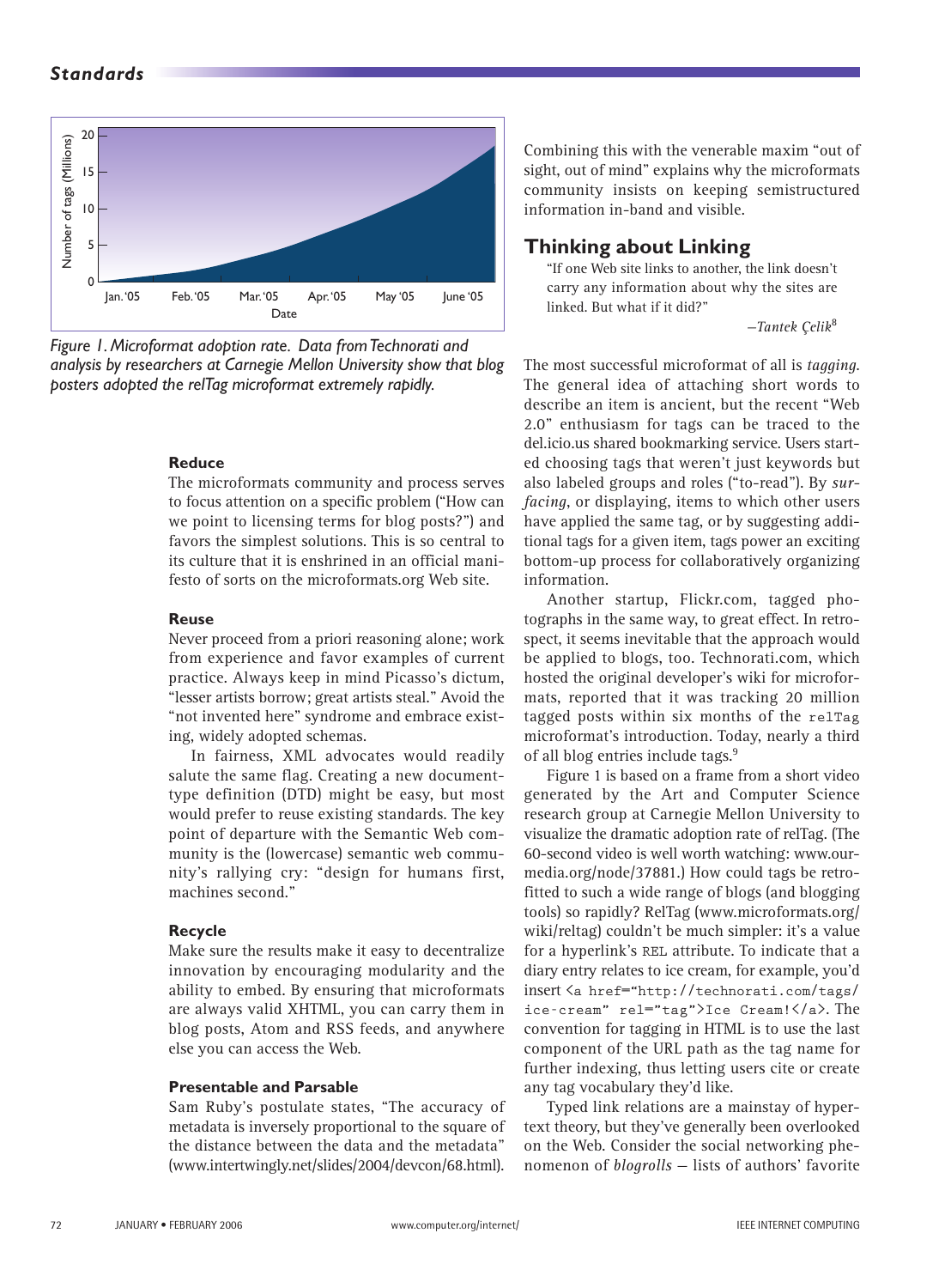blogs, presented as lists of links in the margins of their homepages. In contrast to more ambitious efforts, such as the RDF FOAF, which more completely capture social-network relationships, the XHTML Friends Network (XFN) took the approach of adding link relationships to existing blogrolls.10 Table 1 shows XFN's arbitrary vocabulary for human relationships. Although incomplete in any theoretical sense, the XFN vocabulary aims to solve "80 percent" of the problem.

The last of those (**rel=me**) is the most intriguing: it allows authors to link together all of the resources on the Web that represent themselves. It might seem superfluous, but it provides a pivot point for integrating fragmented digital identities, which are currently decentralized across multiple independent, isolated Web sites.

## **Microstandards?**

Link-based microformats emerged first. These include vote links that express authors' opinions of the linked page, which can be tallied into instant polls by search engines; the **nofollow** link, designed to avoid influencing search engines' ranking algorithms when links occurred in comments; and license links that indicate the copyrights that apply to a given document. Today, these are known as *elemental* microformats, in contrast to the inline semantic markup of text, presented earlier, which are known as *compound* microformats.

Figure 2 illustrates the stack of standards on which microformats build. Like a sedimentary fossil record, it also happens to be a roughly accurate historical timeline of their emergence. Successful adoption of new standards at each layer has been essential for later diversification and complication in the layers above. The "standards process," such as it is, also evolved during these phases.

XFN was a product of the Global Multimedia Protocols Group (GMPG; www.gmpg.org), a selfproclaimed club of a few designers whose name they borrowed from Neal Stephenson's *Snow Crash* (1992, Bantam Spectra). The same team defined XHTML Metadata Profiles (XMDP),<sup>11</sup> a format for describing standards like XFN. Although it sounds like a mouthful, XMDP is just a clever way to tell readers a list of the class names and **rel**\**rev** link-attribute values that a particular microformat uses. XMDP declarations are linked in from the lesser-known **profile** attribute of the **<head>** element in HTML 4.01.

Although it's not as ambitious as other, more powerful schema description languages, XMDP

| vocabulary of human relationships<br>for annotating links between blogs and home pages. |                               |                    |  |  |
|-----------------------------------------------------------------------------------------|-------------------------------|--------------------|--|--|
| Relationship                                                                            | <b>Valid Values</b>           | <b>Constraints</b> |  |  |
| Friendship                                                                              | Contact, acquaintance, friend | Pick one           |  |  |
| Physical                                                                                | Met                           | Presumed symmetric |  |  |
| Professional                                                                            | Coworker, colleague           |                    |  |  |
| Generanhic                                                                              | Coracidant naighbor           |                    |  |  |

*Table 1. XHTML Friends Network (XFN)* 

| 11 VILJJIVIIUI  | CONDITION, CONCUÇUC                 |                          |
|-----------------|-------------------------------------|--------------------------|
| Geographic      | Coresident, neighbor                |                          |
| Family          | Child, parent, sibling, spouse, kin | Pick one                 |
| Romantic        | Muse, crush, date, sweetheart       | Not always symmetric!    |
| <b>Identity</b> | Me                                  | Excludes all other types |
|                 |                                     |                          |
|                 |                                     |                          |
|                 |                                     |                          |



*Figure 2. Standards on which microformats build. Microformats build on successive layers of existing standards. Just as XHTML depends on XML, the compound microformats for semistructured data reuse the simpler elemental microformats.*

provides the foundation for microformats. It's more of a human-readable help file than a machinereadable set of rules for automating parsing and validation. Again, by providing this sort of "80/20" solution (focusing on the smallest subset of the problem that benefits the most users) microformats are making headway as a simple authoring solution while more complete Semantic Web description languages remain less widely adopted.

As the microformats community grew, Technorati hired a few of the initial advocates. This led to an unfortunate conflation between the general concept and a single start-up company's specific interests. CommerceNet.org, a long-standing nonprofit organization that promotes electronic commerce on the Internet, then helped sponsor the transition to a neutral home at Microformats.org in June 2004 and continues to help promote the technology and support the community in various ways.

An important test of the new regime came earlier this year with the rapid development of hReview, a format for publishing reviews. (See http://cnlabs.commerce.net/~rohit/hReview-in -Review/ for the overview that I presented at the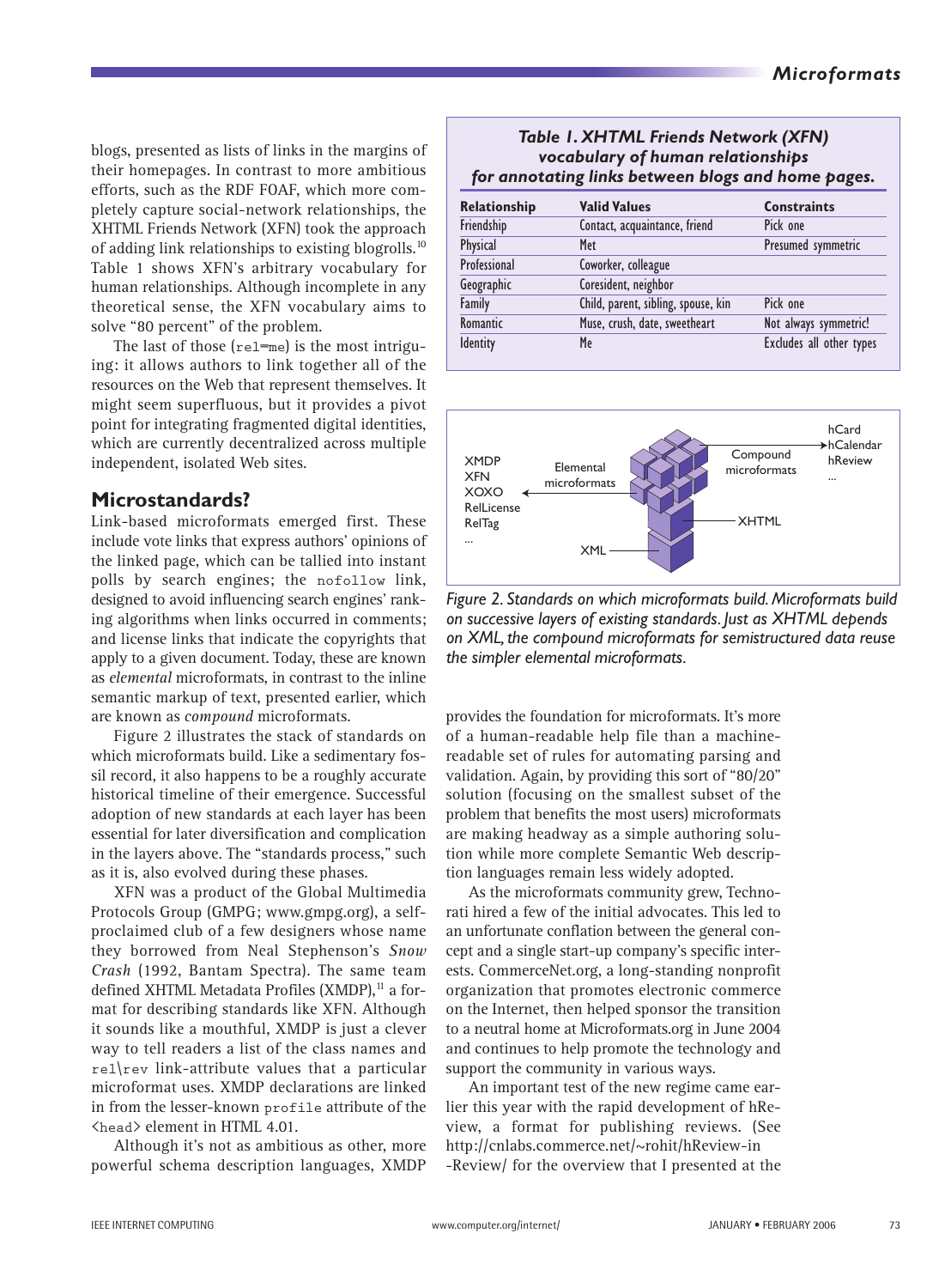2005 World Wide Web conference.) Whether of books, movies, restaurants, or any other items, reviews are a common idiom in blog posting, and tool developers wanted a common way to share them with search engines that could aggregate community opinions.

Jointly authored by individuals from AOL, Microsoft, Yahoo, and Six Apart, among others, hReview was a watershed because it doesn't appeal to the authority of prior art.

Rather than translating one existing specification into XHTML, it builds on widely divergent standards, from the Platform for Internet Content Rating Services (PICS) $12$  to the layout idioms of ecommerce sites. The critical break from past standardization attempts was making hReview independent of the items being reviewed; it contains nothing to limit it to only books, movies, restaurants, or so on. Instead, the **item** property is merely a formatted name, link, image, or hCard (for reviewing a person or corporation). This sidesteps all of the item-specific complexity of mandating bibliographic data, menus, or track lists; it's just enough metadata to build a better search engine for humans to find and read reviews.

It's important to note that neither CommerceNet nor Microformats.org is a standards body. The microformats community is an open wiki, mailing list, and Internet relay chat (IRC) channel that has proven remarkably scalable and accommodating. The only hard-and-fast rule for participation is that copyrights and patents on resulting specifications must be openly published and entirely royalty-free, respectively. Above and beyond that, the culture values research into existing standards, which helps dampen the tendency to promote too many narrow innovations. "Ruthless self-criticism" is actually one of the community's stated values.

## **Random Mutations**

Microformats are not the only alternative to the intelligent design of the Semantic Web. The original XML vision is also adapting to the blog environment — this time, under the banner of *structured blogging*. (See www.structuredblogging. org for a good overview.)

Rather than treating XHTML content as authoritative and weaving metadata around it, structured blogging embeds plain XML within **<script>** tags, and then uses additional Dynamic HTML techniques to present it to end users via browsers.

This brings the advantage of complete decen-

tralization for creating new vocabularies, with an additional level of schema constraints for enumerated values and other basic data types. The disadvantage is that the semistructured information is invisible to ordinary browsers and screen readers for the disabled, and it creates less incentive for modularization and sharing of common vocabularies.

A subtler consequence is that structured blogging forces all the structured information on a Web page into a single "ghetto" — an island of XML within the larger HTML document. In contrast, we can add microformats to more complex HTML structures, such as table layouts for agenda grids or formatted presentation of bibliographic records.

**I** n a classic joke, an inventor is showing off his latest gadget to a scientist who says, "Yes, yes, it works in practice — but does it work in theory?" Comparisons between the nascent microformats movement and the Semantic Web tend to raise the same question.

On "developers' day" at WWW 2005, the organizers held a panel discussion with advocates from both communities, and at least two distinct responses emerged. On one hand, microformatted HTML might be a case of Richard Gabriel's dictum "worse is better" by precluding "complete" solutions such as FOAF in favor of XFN. On the other hand, it might be the breakthrough on-ramp that the Semantic Web needs — a seedbed of common personal information that grows alongside 600,000-word ontologies for oncology.

Evolution, whether guided intelligently or randomly, will eventually churn out answers through the process of (technological) selection. In the meantime, it might be more evocative to end by considering what microformats are not:

"Microformats are not a new language; infinitely extensible and open-ended; an attempt to get everyone to change their behavior and rewrite their tools; a whole new approach that throws away what already works today; nor a panacea for all taxonomies, ontologies, and other such abstractions."

*—Tantek Çelik*

By avoiding as much as possible any pretension to designing a comprehensive, "intelligent" solution to the challenge of authoring information for the Semantic Web, microformats may yet take hold in their ecological niche as an appropriately incre-